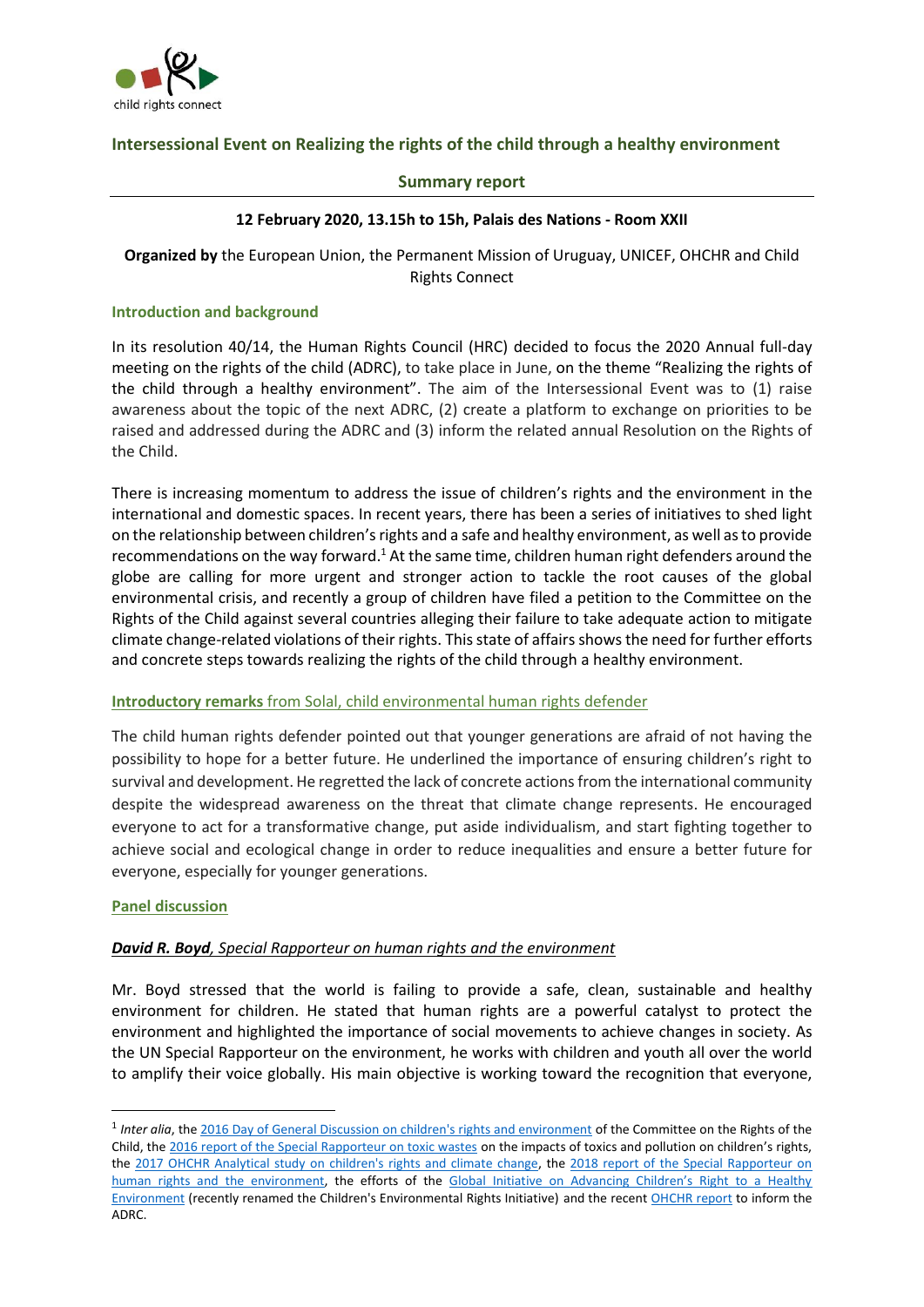

everywhere, has the right to live in a safe, clean, healthy and sustainable environment, which is key to accelerating progress in this field.

### **H.E Sabina Stadler Repnik**, *Ambassador, Permanent Mission of Slovenia to the United Nations*

The Ambassador emphasized that children's rights should be at the forefront of States' engagement and focus. Ms. Stadler shared a number of good practices, including their 2012-2020 strategy on children's health in relation to the environment, as well as the related action plan with four main objectives in line with the World Health Organisation (WHO) Parma Declaration on Environment and Health. Ms. Stadler recognized that, despite the efforts, Slovenia is facing challenges relating to soil and air pollution. One of the measures in place is the publication of data on air pollution in real-time for the public's information. Having in mind that pollution knows no borders, she strongly encouraged States to work together and called for support for the [Global Initiative on Advancing Children's Right](https://www.childrenvironment.org/)  [to a Healthy Environment](https://www.childrenvironment.org/) (Children's Environmental Rights Initiative) and the Intergovernmental [Declaration on Children, Youth and Climate Change](https://www.voicesofyouth.org/campaign/cop25-join-declaration-children-youth-and-climate-action) made at the 25<sup>th</sup> UN Climate Change Conference.

### *Minister Maria Alejandra Costa, Deputy Permanent Representative of Uruguay to the United Nations*

Minister Costa provided good examples from Uruguay in protecting the environment, such as the 2019 National Plan for Sustainable Development that has a transversal human-rights-based approach, recognising not only the right of urban and rural populations to enjoy a healthy environment but also the intergenerational equity principle of satisfying present needs without endangering future generations. She also shared that Uruguay has signed the Escazú Agreement to ensure access to information, public participation and justice in environmental matters. Uruguay also welcomes children's cause in acting on environmental matters. In this regard, Uruguay has several processes in place for child participation and they are supporting the workshop organised by Child Rights Connect in Uruguay on the Optional Protocol to the Convention on the Rights of the Child on a Communications Procedure for civil society and children. The ADRC and the HRC substantive resolution on child rights led by the European Union will contribute to the advancement of children's right in relation to the environment.

### **Clarence Nelson**, *Member of the United Nations Committee on the Rights of the Child (CRC Committee)*

The CRC Committee Member explained that in the Convention of the Rights of the Child (UNCRC) there is no specific right to a healthy environment. However, the Convention provides for article 24 on the right to the highest attainable standard of health, article 6 on the right to life, survival and development, as well as other articles, that interpreted in conjunction provide for the right of children to a healthy environment. The importance of climate change led the CRC Committee to organise the 2016 Day of General Discussion (DGD) on children's rights and environment, a platform with children to discuss the environment and their vision for the future. One of the primary recommendations from the 2016 DGD was for the Committee to develop a General Comment on child rights and the environment, and Mr. Nelson expressed his hope that this recommendation was implemented. Mr. Nelson also shared that when engaging with children through the reporting cycle, climate change was one of the primary concerns for children. He concluded by saying that the CRC extraordinary session in Samoa was also another way for the Committee to advance the environmental agenda.

# **Marie-Noel Brune Drisse**, *Children's Environmental Health department of Public Health and the Environment, WHO*

WHO has recently develope[d some publications](https://www.who.int/health-topics/children-s-environmental-health#tab=tab_1) on the urgency to act on environmental issues. These publications aim to share information on environmental factors that affect children's health as well as solutions. The publications also recommend policies that should be put in place to protect children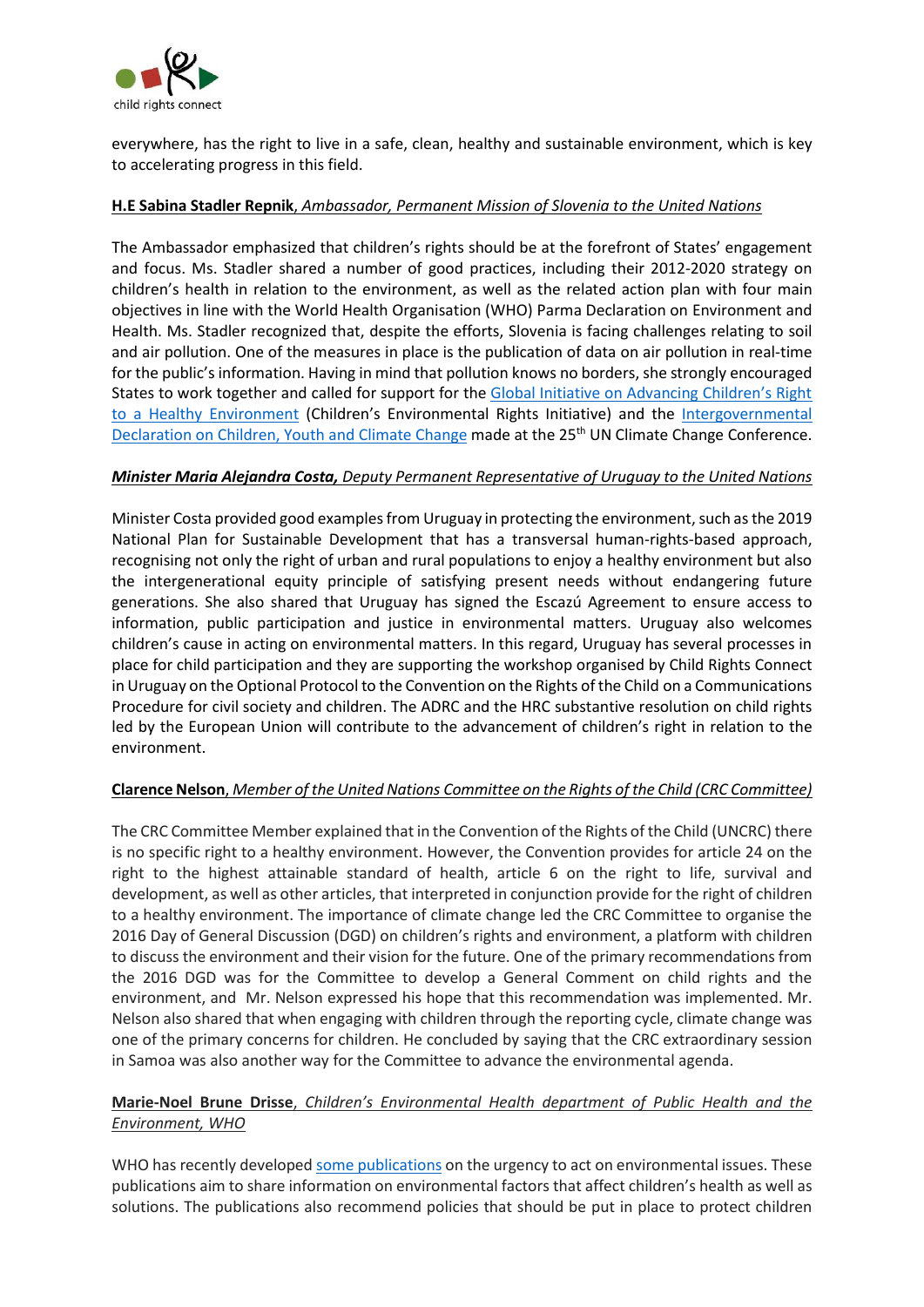

and to involve children in the process of achieving the sustainable development goals. Ms. Brune Drisse stressed that air pollution and many other factors have multiple and long-lasting impacts on children's health. In her concluding remarks, she highlighted that by taking concrete environmental actions today, many diseases killing children and young people can be avoided, being the political will of States key to ensure proper implementation.

## **Jonas Schubert,** *Human Rights Officer, Terre des hommes*

Mr. Schubert began by stating the importance of identifying how the ADRC and the related HRC resolution can contribute to transformative change and clarified key steps to be taken and the synergies between the different stakeholders' agendas in this field. He expressed the importance of building on the recent UN reports and research, HRC resolutions (such as the 2019 resolution on environmental human rights defenders), the work from the child rights community and the CRC Committee, which, since 2016, has increasingly included in its Concluding observations recommendations on the environmental issues. The environmental community has also taken an interest in children's issues, through e.g. Rio Principle 21 and the Agenda 21 on empowering children and youth on environmental issues. Mr. Schubert reminded that we should take account of relevant contextual factors, such as the environmental crisis, which especially affects children; growing child and youth activism; and the processes in place to implement international environmental frameworks, such as those on biodiversity and climate change, which all have the potential to mainstream children's rights. Despite some positive signs, there are still many challenges, such as the lack of awareness and information on the link between children's rights and the environment, the lack of capacity in this area, the lack of coordination and cooperation between all relevant stakeholders and the need for more normative and practical guidelines on this issue.

### **Interactive discussion**

Following the panel's presentations, issues raised by the public addressed the proclamation of the right to a healthy environment, the importance of the Intersessional Event as a meaningful step for the preparations of the ADRC and drafting of the related HRC resolution, as well as the importance of these processes to establish synergies among stakeholders working on children's rights and environment. An intervention noted the lack of disaggregated data on the environmental factors affecting children's health at the national level, and Ms. Brune Drisse argued that disaggregated data is a critical tool that facilitates the monitoring and evaluation of the impact of the actions taken.

A question was raised on the issue of States that provide development assistance that is inconsistent with their domestic environmental protection policies. One of the panellists suggested to urge responsible State actors that are bound by national human rights policies to apply them when providing development financing.

The usefulness of a General Comment from the CRC Committee, and other forms of guidance, was also discussed. A CRC Committee member inquired about how they could contribute to the campaign for the right to a healthy environment and what immediate actions could be taken to better articulate the normative principles related to children's rights and environment, given that the development of a General Comment could take a few years. The panel highlighted some concrete actions, such as the possibility for the Committee to provide guidance to those responsible for developing environmental frameworks on how to integrate child rights and ensure child participation in decision-making processes, how to produce child-friendly information on, and versions of, the main environmental treaties and documents in order to empower children human rights defenders, and continuing to participate in the Children's Environmental Rights Initiative.